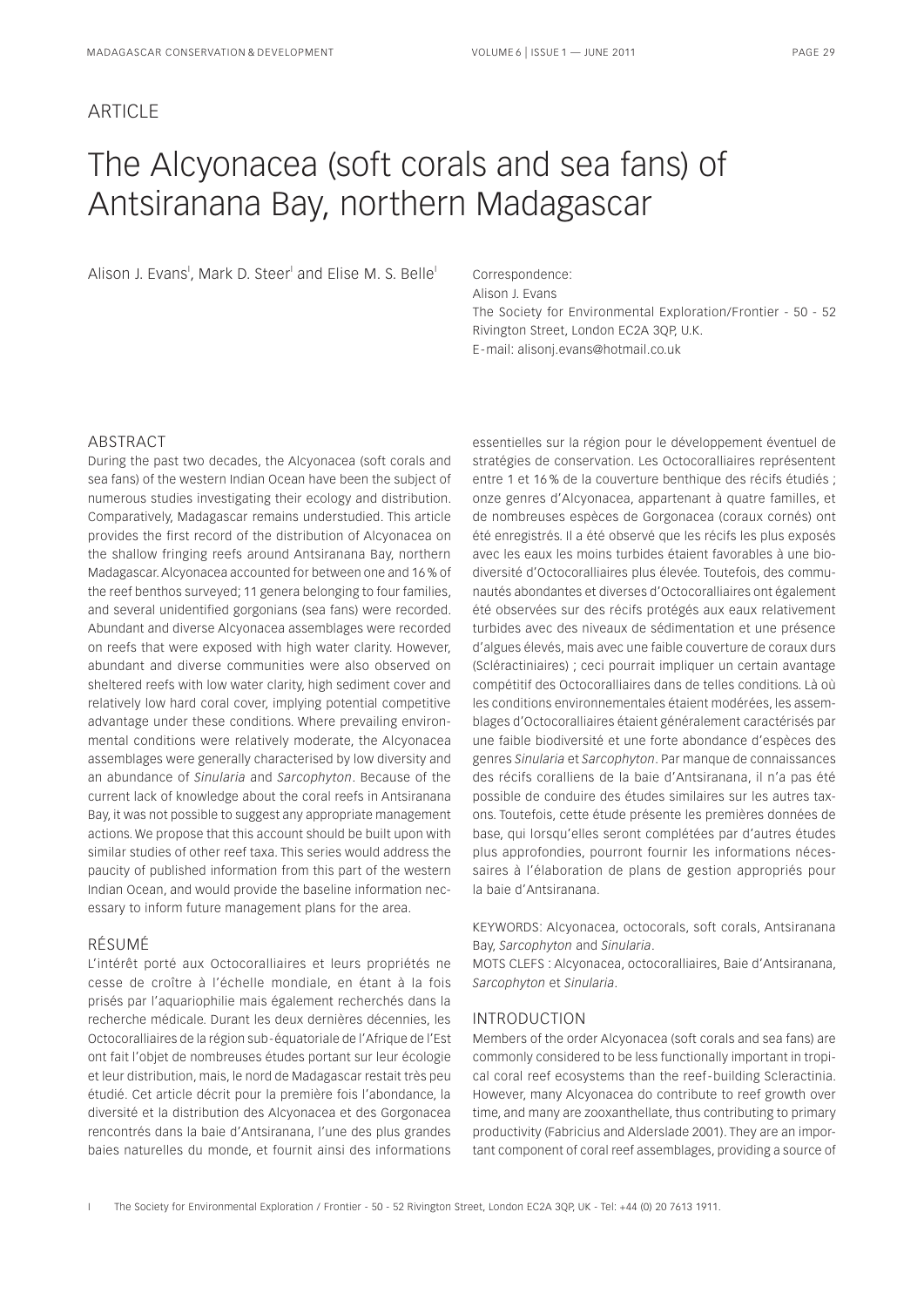

Madagascar Conservation & Development is the journal of Indian Ocean e-Ink. It is produced under the responsibility of this institution. The views expressed in contributions to MCD are solely those of the authors and not those of the journal editors or the publisher.

All the Issues and articles are freely available at http://www.journalmcd.com

Contact Journal MCD info@journalmcd.net for general inquiries regarding MCD funding@journalmcd.net to support the journal

Madagascar Conservation & Development Institute and Museum of Anthropology University of Zurich Winterthurerstrasse 190 CH-8057 Zurich, Switzerland



Indian Ocean e-Ink Promoting African Publishing and Education www.ioeink.com

MISSOURI BOTANICAL GARDEN

Missouri Botanical Garden (MBG) Madagascar Research and Conservation Program BP 3391 Antananarivo, 101, Madagascar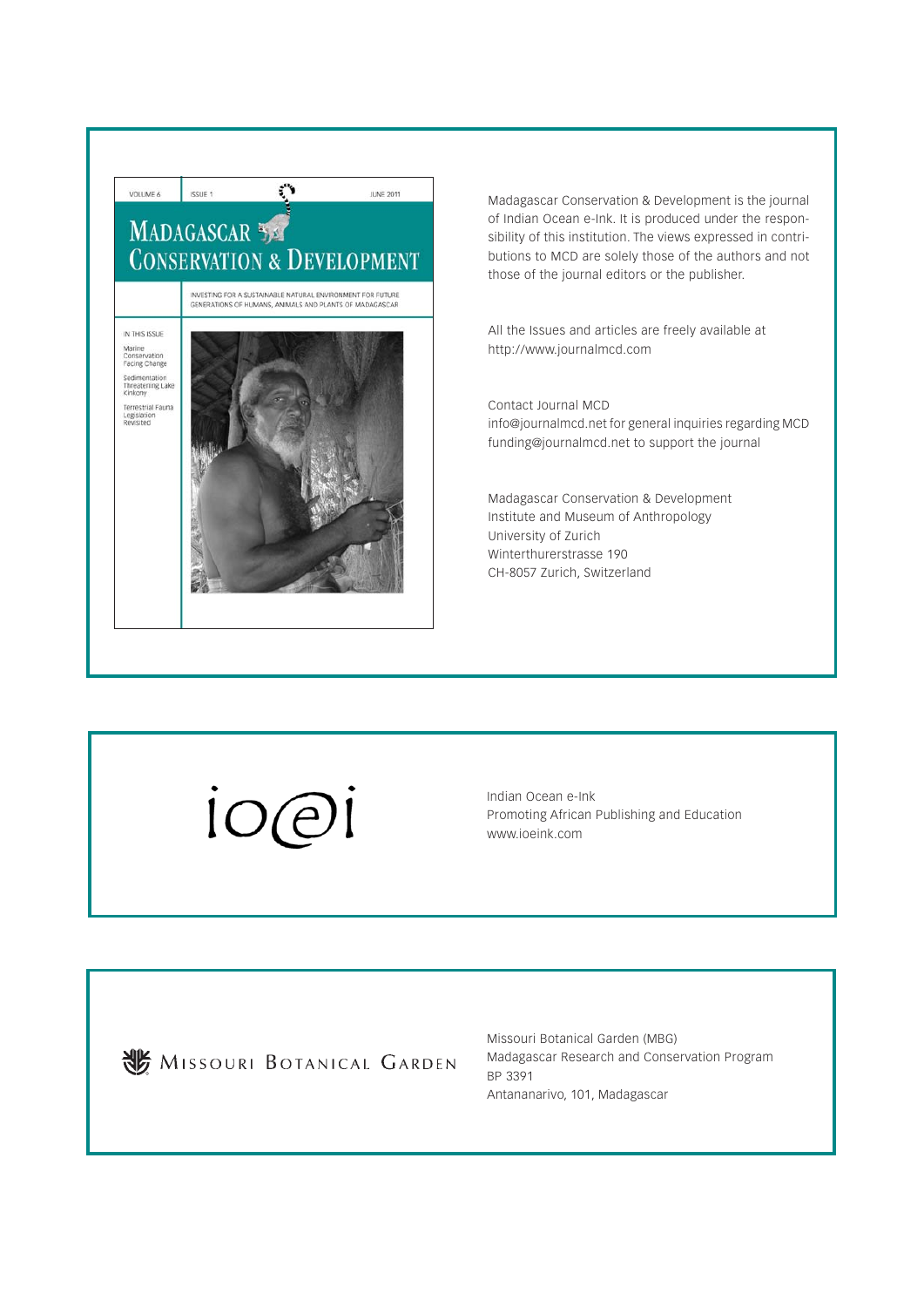food and habitat for other organisms (Fabricius and Alderslade 2001). In addition, Alcyonacea are amongst the most conspicuous and impressive members of reef communities, making them important to the diving tourism sector (Allen and Steene 2003) and the marine aquarium trade (Wabnitz et al. 2003). Their biological properties also hold potential value for medical research (e.g., Duh et al. 2002) and for the development of marine antifouling agents (e.g., Changyun et al. 2008).

Alcyonacea are vulnerable to the many potential threats facing coral reefs globally, including coastal development, overexploitation, destructive fishing, pollution and climate change (Burke et al. 2011). In 1999 it was predicted that corals would not be able to adapt quickly enough to the warming of tropical oceans to avert a decline in the quality of the world's reefs (Hoegh-Guldberg 1999). Since then, threat levels have increased dramatically (Burke et al. 2011) and there is a risk that some lesser-studied reefs and reef components will suffer a decline before their status has been fully understood. It is therefore important that biological assessments and long-term monitoring programmes are undertaken in understudied locations.

During the last two decades, the Alcyonacea of East Africa and the western Indian Ocean have been the subject of research in Tanzania, South Africa, Kenya, Mozambique (summarised in Benayahu et al. 2003) and Seychelles (Malyutin 1992). There remains, however, limited information on their distribution in Madagascar. Despite boasting an estimated 3,540 km of coral reef formations (Cooke et al. 2003), Madagascar's marine environment has often been overshadowed by its exceptional terrestrial wildlife. Further, not all previous coral reef studies from Madagascar have considered Alcyonacea in any detail.

In the 1970s, surveys of the coral reefs around Toliara, southwest Madagascar, recorded 44 Alcyonacea genera, 18 of which were gorgonians (sea fans) (Pichon 1978). A 2007 survey reported that soft corals comprised, on average, about five percent of the substrate on reefs in this southwest region (Nadon et al. 2007). Verseveldt (1969, 1971) listed 17 Alcyonacea genera collected from the reefs around Nosy Be and other islands in the northwest of Madagascar. More recent surveys in the northwest recorded 22 genera in five families (excluding gorgonians) (Turak 2003), and reported that soft corals comprised between zero and 64 % of reef benthos (Webster and McMahon 2002, McKenna 2003). A study of five marine protected areas in northern Madagascar recorded soft coral cover of between eight and 23 % (Harding and Randriamanantsoa 2008).

Antsiranana Bay, in northern Madagascar, is distinct to these previously surveyed locations in terms of its oceanographic nature; no study has yet examined the coral reef communities in this semi-enclosed bay. We describe the bay as semi-enclosed because of the narrowness of two openings separating it from the Indian Ocean (<1 km across) compared to its major axis length (approximately 15 km) (Healy and Harada 1991). The oceanographic characteristics (wave climate, temperature and salinity structure) in the bay are therefore likely to differ to those of the surrounding open ocean, potentially giving rise to a different ecosystem within (Healy and Harada 1991). Further, the ocean currents around Madagascar differ markedly from coastline to coastline. Open to the east coast, Antsiranana Bay is under the influence of the South Equatorial Current, whereas most of these previous studies were in the Mozambique Channel, effectively in the lee of the island (Cooke et al. 2003).

This study provides the first record of the distribution of Alcyonacea on the shallow fringing reefs around Antsiranana Bay, northern Madagascar. The authors intend this record to be one of a series describing the shallow-water coral reefs and associated habitats in Antsiranana Bay. The complete series will address the paucity of published information from this part of the western Indian Ocean, and will be useful to inform any future management plans for Antsiranana Bay.

#### METHODOLOGY

SURVEY AREA. The field study was conducted between January and December 2008, in Antsiranana Bay (formerly Diego - Suarez Bay), northern Madagascar (Figure 1). The bay lies at latitude 12.2ºS and is one of the largest natural harbours in the world with an approximate surface area of  $160 \text{ km}^2$ . It is tidal (approximately 1 m range; Cooke et al. 2003), open to the Indian Ocean in the east, and subject to freshwater input from the land during the rainy season between November and March (pers. obs.). The bathymetry is characterised by a deep central section with an average depth of approximately 40 m, which extends from the opening of the bay to the north and the west. The southern and eastern portions are shallower, with an average depth of approximately 15 m. Measured surface water temperature ranged between 24 and 30ºC throughout the year. Much of the coastline of the bay, and the numerous islands within, is fringed by shallow coral reefs, mangroves and seagrass beds.

The city of Antsiranana, with a population circa 80,000 (Cornell University 2001) is located on the south coast of the bay (Figure 1). It is a port, serving commercial shipping and tourist cruise ships. The rest of the bay, however, remains relatively undeveloped. There is one small resort, Ramena, with a population circa 4,000 (Cornell University 2001), and two coastal villages with fewer than 100 dwellings each. Despite this, we identified numerous anthropogenic pressures on the reefs in Antsiranana Bay; fishing, boat damage pollution and coastal deforestation. Natural pressures included cyclone damage, land slides and sedimentation, to which the bay may be particularly susceptible because of its enclosed nature (Healy and Harada 1991). The coral reefs in the bay are also likely to be under threat from climate change induced



FIGURE 1. Study sites (S1 to S15) included in this survey (points indicate centre of site). Location of survey area in Antsiranana Bay, northern Madagascar, is shown as an inset.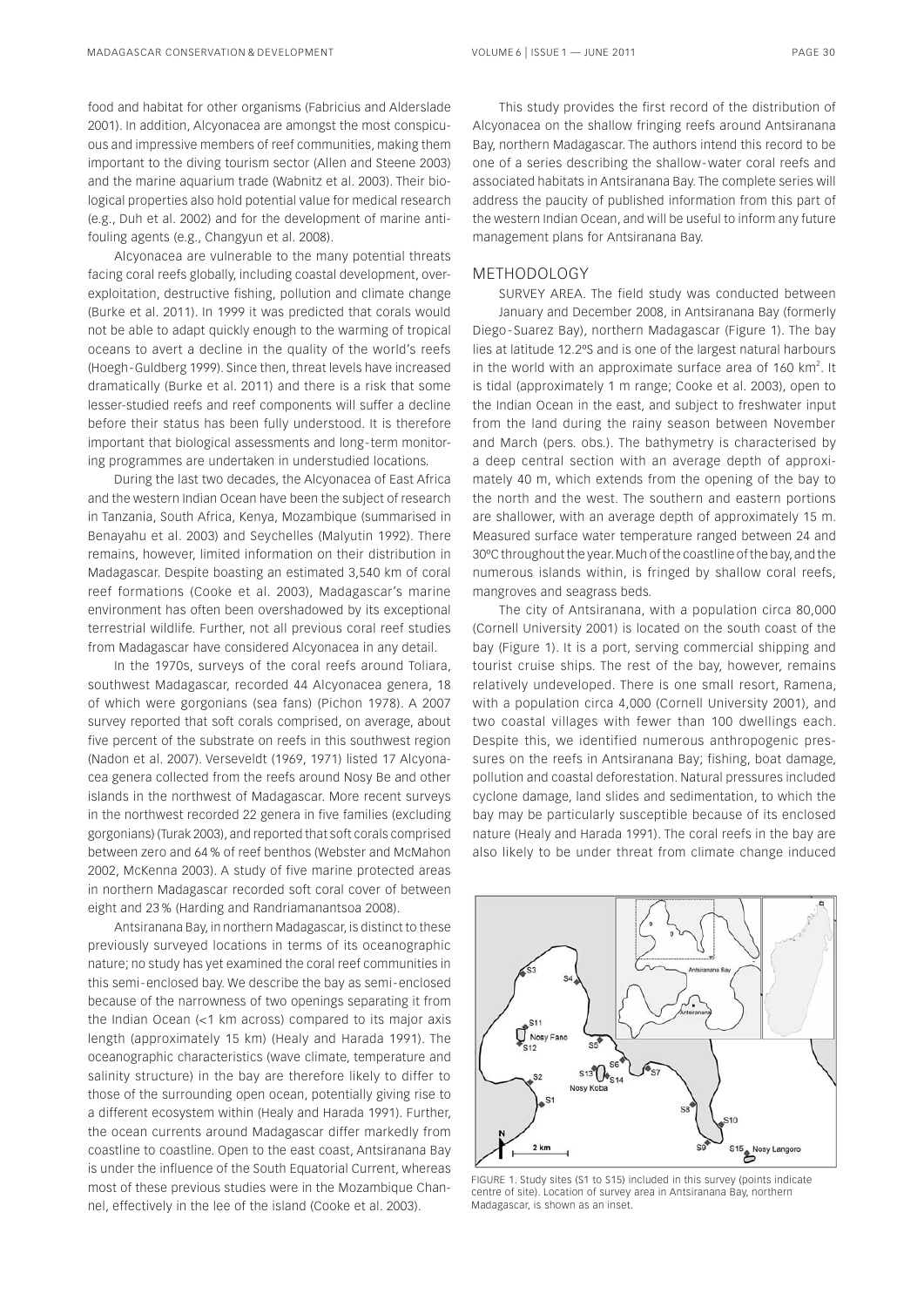bleaching, as found in other parts of Madagascar (Harding and Randriamanantsoa 2008).

This study was limited to the shallow coral reefs in the northwest portion of Antsiranana Bay for logistical reasons. This area was selected as it was considered to support the majority of the bay's shallow coral reefs. However, large areas of reef are also present in the northeast portion of the bay, which warrants further investigation.

STUDY SITES. Fifteen study sites were selected in the northwest of Antsiranana Bay (Figure 1). Each site spanned a distance of approximately 1,000 m and contained shallow (≤20 m) fringing coral reefs. Ten sites (S1 to S10) were along the main coastline of the bay, while five were around islands within the bay: Nosy Fano (S11 and S12), Nosy Koba (S13 and S14) and Nosy Langoro (S15). Sites were characterised by their prevailing environmental conditions (i.e., maximum depth, exposure and water clarity).

MAXIMUM DEPTH. The approximate maximum depth (D) of the reef was estimated for each site. Values of D were categorised on an ordinal scale ('Maximum Depth') as  $1 (D =$ 0-10 m), 2 ( $D = 11-15$  m) or 3 ( $D = 16-20$  m), and labelled as Shallow, Moderate and Deep, respectively (Table 2).

EXPOSURE. In northern Madagascar, the southeastern trade winds prevail between April and October, and cyclones are common during the rainy season (Cooke et al. 2003). Exposure to wind and waves was calculated for each site according to a modified segment method developed by Sjøtun and colleagues (Sjøtun and Fredriksen 1995, Sjøtun et al. 1998), based on the Baardseth Index (Baardseth 1970). For each site, the number of 9º segments exposed to open sea was determined on a nautical chart. Each site was assigned a relative wind force value (e) based on the mean force and frequency of wind between January 2005 and January 2008 (wind data from www.windguru.cz; data not shown), the wind being given in 8 directions (i):

$$
e = \sum_{i=1}^{8} \frac{n_i F_i}{100} S_i
$$

where S<sub>i</sub> is the number of open segments in a given direction, ni is the number of observations of wind from a given direction, and  $F_i$  is the average speed of wind from a given direction  $\{i = 1\}$ to 8}. The relative influence of the local topography was represented in the number of segments containing open sea only at radii of 0.5, 7 and 100 km from the centre of the site. One value of e was calculated for each radius, e<sub>1</sub>, e<sub>2</sub>, e<sub>3</sub>, respectively. The value of the total exposure (E) was calculated from:

#### $E = 0.1[e_1 + (10e_2) + (100e_3)]$

where e<sub>1</sub> is the relative wind force value for segments of radius 0.5 km, e<sub>2</sub> constitutes the relative wind force value for segments of radius 7 km, and e<sub>3</sub> represents the relative wind force value for segments of radius 100 km. Values of E were then categorised on an ordinal scale ('Exposure') as  $1 (E = 0.50)$ ,  $2 (E = 0.50)$  $= 51-125$ ) or 3 (E = 126-200), and labelled as Sheltered, Moderate and Exposed, respectively (Table 2).

WATER CLARITY. The mean horizontal visibility (V) was recorded along marked transects at each site between September 2007 and September 2008 (n = 15 observations for each site; data not shown). Values of V were then categorised on an ordinal scale ('Water Clarity') as  $1 (V = 0.5 m)$ ,  $2 (V = 6.10 m)$  or  $3 (V = 11.15 m)$ m), labelled as Turbid, Moderate and Clear, respectively (Table 2).

# SURVEY METHODS

Each of the 15 study sites was surveyed using two techniques: 1) the line intercept transect (LIT) method was used to measure the percentage cover of Alcyonacea at each site; and 2) the rapid ecological assessment (REA) method was used to assess the abundance of each Alcyonacea genus and the alcyonacean diversity at each site.

LINE INTERCEPT TRANSECT (LIT) METHODOLOGY. Benthic cover was recorded using the LIT method on two replicate 20 m transects laid parallel to the reef contour (Markham and Browne 2007). Substrate types were recorded as rock, rubble, recently killed coral, sand, sediment, algae, hard coral (i.e., Scleractinia and *Millepora*), soft coral (i.e., Alcyonacea including gorgonians), sponge, or other (Browne et al. 2007, see also Hodgson et al. 2004). The depth of each survey was measured and categorised as 1 (1-5 m), 2 (6-10 m) or 3 (11-15 m) for subsequent analysis. This measure of survey depth was independent of the indicator of characteristic Maximum Depth assigned to each site. However, for sites where Maximum Depth was 'shallow', it followed that survey depths were restricted to <10 m.

We surveyed between two and 16 pairs of transects at each site, depending on logistical constraints. Results were averaged over pairs of transects and then over study sites to provide a mean percentage cover of each substrate type for each site. We calculated Spearman rank-order correlations for the non-averaged transect data to assess whether there was any relationship between Alcyonacea cover and other biological and bio-physical parameters.

RAPID ECOLOGICAL ASSESSMENT (REA) METHODOLOGY.

The composition of the Alcyonacea communities in the bay was investigated in more detail using the one -off REA method (Fabricius and McCorry 2006). This method was chosen because time for these surveys was limited and this technique is considered to provide a good representation of rare genera within a large area of reef (Fabricius and McCorry 2006).

Sites were visually surveyed within a 10 m belt along a 50 m transect laid parallel to the reef contour. Estimates were recorded for the Relative Abundance (RA) of each Alcyonacea genus on a rating scale of 0-5 (Fabricius and McCorry 2006), where  $0 =$  absent;  $1 =$  one or few colonies covering <1% of the benthos;  $2 =$  uncommon, covering  $1-5$ % of the benthos;  $3 =$  common, covering 6-10% of the benthos;  $4 =$  abundant, covering 11-20% of the benthos; and  $5 =$  dominant, covering >20 % of the benthos. The total number of different Alcyonacea genera encountered during each survey was also recorded as a measure of diversity, referred to as the Generic Richness (GR) (Fowler et al. 1999).

We surveyed between one and four belt transects at each site, depending on logistical constraints. For each of the study sites, results were averaged over transects to provide the median RA of each Alcyonacea genus and an overall mean GR. We calculated Spearman rank-order correlations to assess whether diversity (GR) was related to other biological or biophysical parameters (i.e., mean LIT data). We also carried out hierarchical cluster analysis to group similar study sites with regard to their Alcyonacea community compositions. For this analysis, each study site was defined as a set of variables, i.e., the median RAs of each Alcyonacea genus and the mean GR. Carried out in SPSS version 16.0 (SPSS 2007), using a withingroups linkage method and Pearson correlation measure, this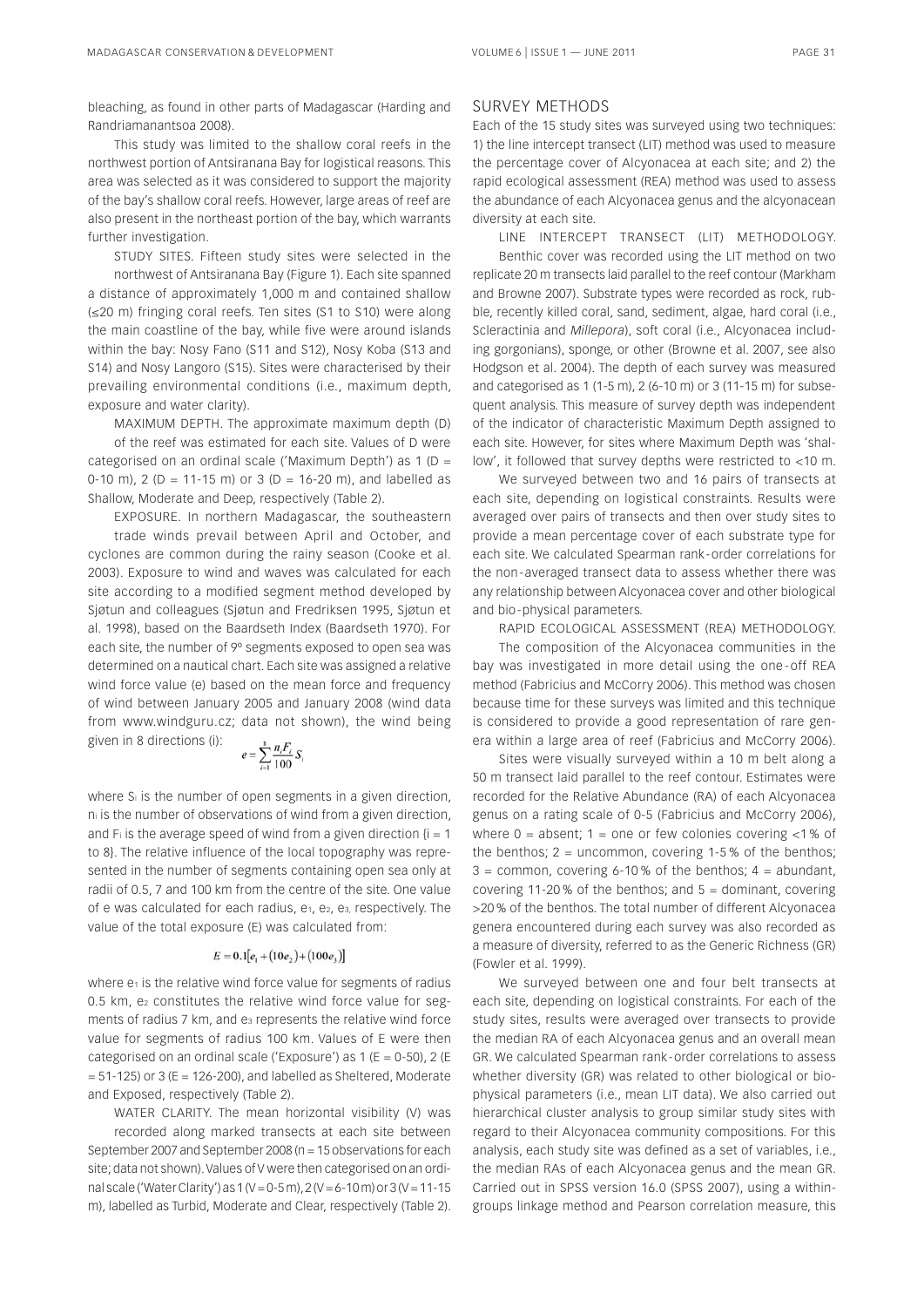procedure analyses the sets of variables simultaneously, and identifies relative dissimilarity between them (Dytham 2005).

## RESULTS

CONTRIBUTION TO BENTHIC COVER. The results from the LIT survey are shown in Table 1. On average, over 20 %  $(21.0 \pm 15.9)$  of the shallow fringing reef benthos surveyed in Antsiranana Bay was occupied by living corals. At Sites 10 and 15, this rose to over 40% (44.4  $\pm$  18.2 and 43.0  $\pm$  22.6 respectively). The percentage cover of Alcyonacea, labelled 'soft corals', ranged from one percent (0.9  $\pm$  0.9) at Site 7 to 16% (15.5  $\pm$  12.5) at Site 15 and was positively correlated with that of hard corals ( $r_s = 0.2$ ,  $P = 0.01$ ).

Coral cover was observed to increase with increasing exposure ( $r_s = 0.2$ ,  $P = 0.01$ ) and water clarity ( $r_s = 0.3$ ,  $P < 0.01$ ). The percentage cover of Alcyonacea was also independently positively correlated with water clarity ( $r_s = 0.2$ ,  $P < 0.01$ ) and survey depth ( $r_s = 0.2$ ,  $P < 0.01$ ), but not exposure. As would be expected, the percentage cover of sediment on the reef benthos was higher at sites with low exposure ( $r_s = 0.3$ ,  $P < 0.01$ ) and low water clarity ( $r_s = 0.3$ ,  $P < 0.01$ ). However, no direct relationship was observed between sediment and Alcyonacea cover or coral cover in general.

ALCYONACEA COMMUNITY COMPOSITION. Eleven genera of Alcyonacea belonging to four families (Alcyoniidae, Nephtheidae, Xeniidae and Tubiporidae) were recorded on the shallow fringing reefs surveyed in Antsiranana Bay. In addition, sea fans were observed at four of the study sites; these were not identified to genus level but were classified as a single taxon and labelled as 'Gorgonian' (Table 2).

The most abundant Alcyonacea genera recorded across all sites were *Sinularia*, *Sarcophyton* and *Rhytisma*, all members of the Alcyoniidae. *Sinularia* and *Sarcophyton* were the only genera observed at all sites. Although no taxa were recorded as dominant anywhere, *Sinularia*, *Sarcophyton* and *Anthelia* were

all classified as abundant at certain sites. *Anthelia*, however, was only recorded at two sites in total; abundant in one but one/ few in the other. All other genera were observed as uncommon, one/few or absent (Table 2).

Site 9 supported the most diverse Alcyonacea community with a GR of 7 ( $\pm$  0). The least diverse communities were observed at Sites 11 and 12 (GR =  $2 \pm 0$ ) (Figure 2 and Table 2). A positive correlation was observed between alcyonacean diversity (GR) and the percentage cover of sediment ( $r_s = 0.6$ , P < 0.05) but no other relationships were significant.

Hierarchical cluster analysis grouped the sites into two main clusters: Cluster 1 comprised {S 11, 12, 5, 2 and 14}; Cluster 2 comprised {S 6, 8, 1, 13, 7 and 9}. Sites 3, 4, 10 and 15 were outliers, i.e., the Alcyonacea community compositions observed at these sites were relatively dissimilar to each other and to all the other sites. This dissimilarity appears to be due to a relatively high generic richness (>4) and the presence of rarer genera, e.g., *Heteroxenia* at Sites 3 and 4, and *Anthelia* at Sites 10 and 15 (Table 2). Further, none of these reefs supported an abundance of *Sarcophyton* or *Sinularia*, despite a relatively high percentage cover of Alcyonacea in most cases (Tables 1 and 2).

## DISCUSSION

ABUNDANT ALCYONACEA IN NORTHWEST ANTSIRANANA

BAY. Of the 12 Alcyonacea taxa recorded during this study, three (*Sinularia*, *Sarcophyton* and *Rhytisma*, all members of the family Alcyoniidae) were the most abundant (Table 2). This dominance has also been observed on fringing reefs in northwest Madagascar (McKenna 2003) and in other regions, e.g., Seychelles, Mozambique and South China Sea (Malyutin 1992). *Sinularia* and *Sarcophyton* have long been considered to be amongst the most prolific soft corals in the Indo-Pacific (Verseveldt 1980, Malyutin 1992), thriving in a variety of conditions ranging from shallow turbid environments to clear-water reefs (Fabricius and Alderslade 2001). They are known to be rapid colo-

TABLE 1. Contributions to benthic substrate (%) at each study site (mean values with standard deviations in brackets). Hard coral: *Scleractinia* and *Millepora*, Soft coral: Alcyonacea.

| Substrate       |              |                |        |                |          |         |                | Site     |             |        |              |          |        |         |         |
|-----------------|--------------|----------------|--------|----------------|----------|---------|----------------|----------|-------------|--------|--------------|----------|--------|---------|---------|
| Type            | $\mathbf{1}$ | $\overline{2}$ | 3      | $\overline{4}$ | 5        | 6       | $\overline{7}$ | 8        | 9           | 10     | 11           | 12       | 13     | 14      | 15      |
| Hard coral      | 10.4         | 17.6           | 24.0   | 10.8           | 12.0     | 17.0    | 5.1            | 18.9     | 22.2        | 40.3   | 26.4         | 22.9     | 12.8   | 12.6    | 27.5    |
|                 | (6.9)        | (9.6)          | (21.8) | (7.7)          | (7.3)    | (12.5)  | (3.3)          | (20.6)   | (10.4)      | (18.3) | (8.4)        | (12.8)   | (11.4) | (8.3)   | (19)    |
| Soft coral      | 1.2          | 2.5            | 1.6    | 3.7            | 1.6      | 4.7     | 0.9            | 1.8      | 2.2         | 4.1    | 4.9          | 3.0      | 7.1    | 3.4     | 15.5    |
|                 | (1.2)        | (3.5)          | (2.1)  | (7.0)          | (1.6)    | (3.1)   | (0.9)          | (2.5)    | (2.2)       | (4.0)  | (4.6)        | (3.3)    | (6.1)  | (4.8)   | (12.5)  |
| Rock            | 20.1         | 19.9           | 42.1   | 9.3            | 13.9     | 10.9    | 24.1           | 10.9     | 16.0        | 11.9   | 23.9         | 15.0     | 14.1   | 19.4    | 6.9     |
|                 | (15.8)       | (9.9)          | (28.3) | (7.8)          | (10.1)   | (10.3)  | (25.8)         | (5.8)    | (8.7)       | (16.7) | (21.4)       | (7.5)    | (12.9) | (26.2)  | (7.8)   |
| Rubble          | 47.1         | 36.1           | 3.8    | 22.4           | 31.6     | 28.2    | 36.9           | 38.1     | 31.3        | 27.1   | 10.5         | 34.0     | 21.6   | 23.2    | 14.3    |
|                 | (20.8)       | (19.6)         | (6.5)  | (20.9)         | (25.3)   | (24.6)  | (21.7)         | (23.)    | (15.7)      | (21.7) | (12)         | (22.1)   | (21.2) | (22.1)  | (25.6)  |
| Recently killed | 0.2          | 0.1            | 0.3    | 0.2            | 0.1      | $\circ$ | 0.3            | $\Omega$ | $\mathbf 0$ | 0.1    | $\mathbf{0}$ | 0.1      | 0.1    | $\circ$ | 0.9     |
| coral           | (0.6)        | (0.1)          | (0.4)  | (0.4)          | (0.1)    | (0)     | (0.9)          | (0)      | (0)         | (0.1)  | (0)          | (0.1)    | (0.1)  | (0)     | (1.9)   |
| Sand            | 7.2          | 13.5           | 7.0    | 14.6           | 37.1     | 28.4    | 25.0           | 17.5     | 25.7        | 0.6    | 29.9         | 19.0     | 34.6   | 37.9    | 18.5    |
|                 | (15.6)       | (10.3)         | (11.6) | (24.5)         | (27.6)   | (18.7)  | (23.3)         | (11.4)   | (16.5)      | (1.5)  | (21.3)       | (17.7)   | (27.6) | (27.5)  | (26.6)  |
| Sediment        | 0.1          | $\Omega$       | 13.4   | 33.2           | $\Omega$ | 2.5     | 0.3            | 1.9      | $\Omega$    | 2.9    | $\Omega$     | $\Omega$ | 5.3    | 0.1     | 3.9     |
|                 | (0.2)        | (0)            | (28.2) | (31)           | (0)      | (9.0)   | (0.7)          | (2.6)    | (0)         | (8.6)  | (0)          | (0)      | (17.3) | (0.1)   | (9.5)   |
| Algae           | 9.2          | 2.3            | 7.3    | 3.7            | 1.0      | 4.4     | 2.7            | 3.2      | 0.3         | 12.3   | 0.1          | 0.5      | 1.0    | 0.1     | 11.5    |
|                 | (24.6)       | (4.3)          | (9.7)  | (5.1)          | (2.7)    | (11.5)  | (3.2)          | (4.4)    | (0.5)       | (14.4) | (0.3)        | (0.9)    | (1.6)  | (0.1)   | (13.2)  |
| Sponge          | 0.6          | 0.2            | 0.1    | 1.5            | 0.6      | 1.3     | 1.8            | 4.1      | 1.9         | 0.6    | 0.1          | 0.1      | 0.9    | 0.4     | 1.0     |
|                 | (1.3)        | (0.2)          | (0.2)  | (2.5)          | (0.8)    | (2.1)   | (3.6)          | (5.7)    | (1.9)       | (1.3)  | (0.0)        | (0.1)    | (1.2)  | (0.3)   | (0.7)   |
| Other           | 3.9          | 7.8            | 0.4    | 0.6            | 2.1      | 2.6     | 2.9            | 3.6      | 0.4         | 0.1    | 4.2          | 5.5      | 2.5    | 2.9     | $\circ$ |
|                 | (4.4)        | (5.8)          | (0.2)  | (1.0)          | (2.7)    | (3.1)   | (3.6)          | (4.1)    | (0.1)       | (0.1)  | (3.9)        | (5.8)    | (3.3)  | (3.6)   | (0)     |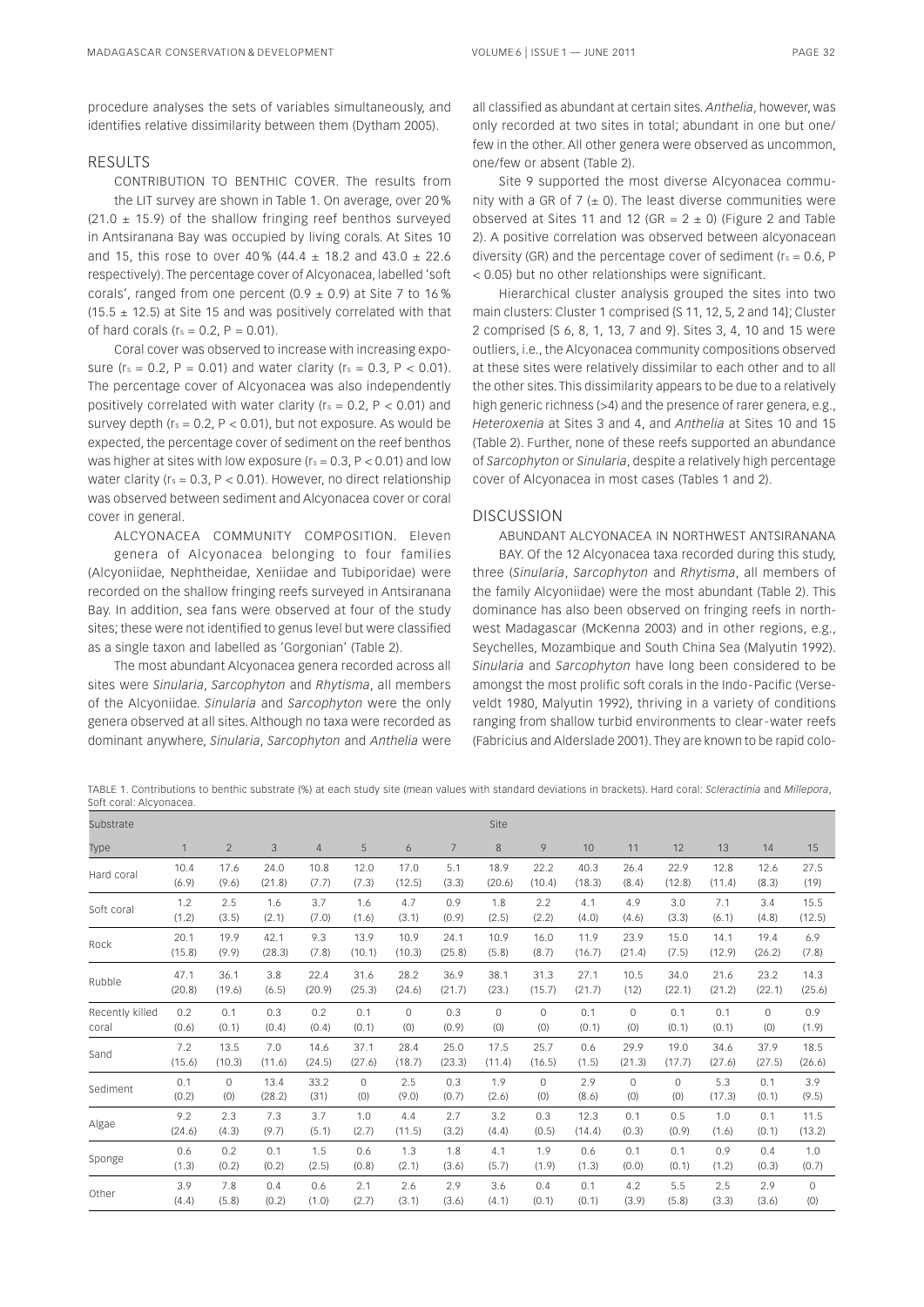

FIGURE 2. Percentage cover (%) and Generic Richness (GR) of Alcyonacea at each study site (mean values with standard deviations indicated where  $n > 0$ 

nisers; sometimes considered as reef invaders, they are capable of dominating vast areas of reef (e.g., on the Great Barrier Reef, Fabricius 1998). They are also known to release toxins and cause mortality or growth inhibition in adjacent hard corals (Maida et al. 1995), thus out- competing them for space. In fact, during this study, *Sarcophyton* was observed over-growing a *Turbinaria*  (Scleractinia: Dendrophilliidae) colony. Their competitive nature allows them to form large, species-poor stands (Fabricius 1998), as were observed on the shallow (less than one metre) reef flats of Sites 5, 6, 8 and 9. Large, species-poor aggregations are broadly considered a sign of poor reef health (Fabricius 1998). *Sinularia*, however, are the greatest contributors of alcyonarian spiculite to benthic sediments (Konishi 1981); their presence in

large numbers may therefore contribute to reef-building and constitute an important component of stable reef communities.

*Rhytisma* is characteristically found encrusting over living or non-living hard substrates (Fabricius and Alderslade 2001). Rock and rubble contributed to the benthos at all study sites (Table 1), which explains the presence of *Rhytisma* at most of them. During this study, *Rhytisma* was observed encrusting over large areas of *Galaxea* (Scleractinia: Oculinidae) as well as non-living substrates.

All other genera were recorded in low abundance except *Anthelia*, which were locally abundant at Site 15 (Nosy Langoro) (Table 2). *Anthelia* are non-pulsating feathery Xeniids, largely reliant on water flow for a constant supply of food, and are normally found between six and 20 m depth (Gosliner et al. 1996); hence conditions for this genus seem to be favourable at Nosy Langoro (Table 2).

FACTORS AFFECTING THE DISTRIBUTION OF ALCYONACEA.

Although no linear relationship was found, high alcyonacean diversity (GR) often coincided with a high percentage cover of Alcyonacea (i.e., at Sites 4, 10, 13 and 15, Figure 2). The Alcyonacea community compositions of these sites were shown to be relatively dissimilar to one another and to the other sites surveyed. Three of these sites (S 4, 10 and 15) were characterised by relatively extreme environmental conditions compared to the rest of the bay (Table 2). Sites 10 and 15 were characterised as being amongst the deepest (i.e., Maximum Depth), most exposed and least turbid (Table 2); they also had a high percentage cover of hard corals and a low percentage cover of sediment (Table 1). In contrast, Site 4 was characterised as being amongst the shallowest (i.e., Maximum Depth), least exposed and most turbid (Table 2); it also had a low percentage cover of

TABLE 2. Clustering of study sites (S1 to S15) and the characteristic environmental conditions of each site. Sites were clustered according to their Alcyonacea community composition, i.e., median Relative Abundance (RA) of each Alcyonacea genus and mean Generic Richness (GR). ●: RA - 1, ○: RA - 0.5 such that  $\bullet$ : one or few,  $\bullet\bullet$ : uncommon,  $\bullet\bullet\bullet\bullet$ : common,  $\bullet\bullet\bullet\bullet\bullet\bullet$ : abundant,  $\bullet\bullet\bullet\bullet\bullet$ : dominant. Please refer to 'Study Sites' section of article for explanations of how environmental parameters were measured. Shall: shallow, Mod.: moderate, Shelt.: sheltered, Exp.: exposed, Turb.: turbid.

|                |                         |      | Cluster 1      |                |                 | Cluster <sub>2</sub>    |                |                  |                              |                       |                         |                      | Outliers                       |                  |                       |  |  |
|----------------|-------------------------|------|----------------|----------------|-----------------|-------------------------|----------------|------------------|------------------------------|-----------------------|-------------------------|----------------------|--------------------------------|------------------|-----------------------|--|--|
|                | S11                     | S12  | S <sub>5</sub> | S <sub>2</sub> | S <sub>14</sub> | S <sub>6</sub>          | S <sub>8</sub> | S <sub>1</sub>   | <b>S13</b>                   | S7                    | S <sub>9</sub>          | S <sub>10</sub>      | <b>S15</b>                     | S <sub>3</sub>   | S <sub>4</sub>        |  |  |
| Anthelia       |                         |      |                |                |                 |                         |                |                  |                              |                       |                         | $\bullet$            | $\bullet\bullet\bullet\bullet$ |                  |                       |  |  |
| Dendronephthya |                         |      | $\bullet$      |                |                 |                         |                |                  |                              | $\circ$               |                         | $\bullet$            | $\bullet$                      |                  |                       |  |  |
| Heteroxenia    |                         |      |                |                |                 |                         |                |                  | $\circ$                      |                       |                         |                      |                                | $\bullet$        | $\bullet$             |  |  |
| Lemnalia       |                         |      |                |                |                 |                         |                |                  |                              |                       |                         |                      | $\bullet$                      |                  |                       |  |  |
| Litophyton     |                         |      |                |                |                 |                         |                |                  |                              | $\circ$               |                         | $\bullet$<br>$\circ$ |                                |                  |                       |  |  |
| Lobophytum     |                         |      |                | $\bullet$      |                 |                         |                |                  | $\circ$                      | $\circ$               | $\bullet$               | $\circ$              |                                |                  |                       |  |  |
| Rhytisma       |                         |      |                |                |                 | $\bullet\bullet$        | $\bullet$      | $\bullet$        | $\bullet$                    | $\bullet$             | $\bullet$               | $\bullet$            | $\bullet\bullet\circ$          | $\bullet$        | $\bullet\bullet\circ$ |  |  |
| Sarcophyton    | $\bullet\bullet\bullet$ |      |                |                |                 | $\bullet\bullet\bullet$ | .              | $\bullet\bullet$ | $\bullet\bullet\bullet\circ$ | $\bullet$             | $\bullet\bullet\bullet$ | $\bullet$<br>$\circ$ | $\bullet$                      | $\bullet$        | $\bullet$             |  |  |
| Sinularia      | .                       |      |                |                |                 |                         |                |                  | $\bullet\bullet\circ$        | $\bullet\bullet\circ$ | $\bullet\bullet\bullet$ | $\bullet\bullet$     | $\bullet\bullet\bullet$        | $\bullet$        | $\bullet\bullet\circ$ |  |  |
| Tubipora       |                         |      |                |                |                 |                         |                |                  |                              |                       | $\bullet$               |                      | $\circ$                        | $\bullet$        |                       |  |  |
| Xenia          |                         |      |                |                |                 |                         |                | $\bullet$        | $\bullet$                    | $\circ$               | $\bullet$               |                      |                                | $\bullet\bullet$ | $\bullet\bullet\circ$ |  |  |
| Gorgonian      |                         |      |                | $\bullet$      |                 |                         |                |                  | $\circ$                      |                       | $\bullet$               | ٠                    |                                |                  |                       |  |  |
| Mean GR (S.D.) | 2(0)                    | 2(0) | 3.8(0.6)       | 4(0)           | 3(1)            | 4(1)                    | 3(0)           | 4(0)             | 4.5(0.7)                     | 4(0)                  | 7(0)                    |                      | 4.5 (0.7) 5.5 (0.7)            | 6(0)             | 4.8(1.7)              |  |  |
| Maximum Depth  | Shall.                  | Mod. | Shall.         | Mod.           | Mod.            | Shall.                  | Mod.           | Mod.             | Shall.                       | Shall.                | Mod.                    | Deep                 | Deep                           | Shall.           | Shall.                |  |  |
| Exposure       | Mod.                    | Mod. | Mod.           | Mod.           | Mod.            | Shelt.                  | Shelt.         | Mod.             | Shelt.                       | Mod.                  | Exp.                    | Exp.                 | Exp.                           | Shelt.           | Shelt.                |  |  |
| Water Clarity  | Mod.                    | Mod. | Mod.           | Mod.           | Mod.            | Mod.                    | Clear          | Mod.             | Mod.                         | Mod.                  | Mod.                    | Clear                | Clear                          | Turb.            | Turb.                 |  |  |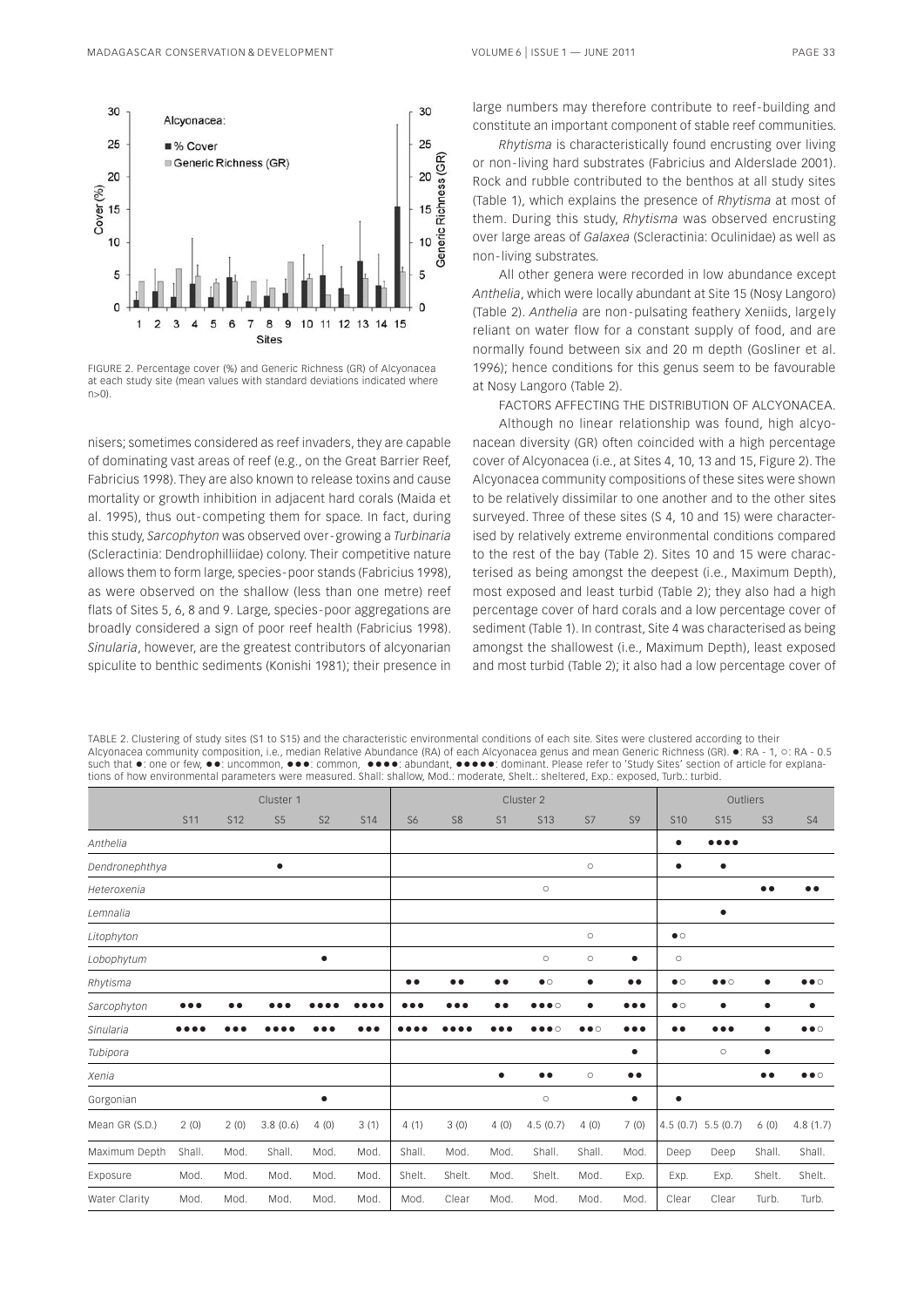hard corals and a high percentage cover of sediment (Table 1). Under more moderate environmental conditions, Alcyonacea assemblages tended to be relatively similar to one another: less diverse and often characterised by an abundance of *Sinularia*  and *Sarcophyton* (Table 2).

It is not surprising that Alcyonacea would benefit from the high exposure and water clarity at Sites 10 and 15; these conditions aid passive suspension feeding (Fabricius et al. 1995, Fabricius and De'ath 1997), removal of sediments (Riegl 1995) and phototrophy (Fabricius and De'ath 1997, Fabricius and McCorry 2006). However, Alcyonacea appear to have had some alternative competitive advantage over hard corals at Site 4. Fabricius (1998) reported that alcyonarian dominance in inshore waters is often attributed to disturbance such as sedimentation or physical damage. Others suggest an advantage could stem from a higher tolerance of sediment loading (van Katwijk et al. 1993), or from nutrient enrichment, low light availability and reduced predation in shallow inshore waters (Alino et al. 1992).

RECOMMENDATIONS FOR ANTSIRANANA BAY.

Alcyonacea constitute an important part of stable coral reef communities. However, they are capable of monopolising vast areas of the benthos (over 50 % cover), particularly on shallow, wave - protected fringing reefs and on disturbed reefs (Fabricius 1998). High abundance alone is not considered an indicator of poor reef health, but disturbance-related dominance of species -poor stands may be detrimental to the recruitment and survival of hard corals (Fabricius 1998). At present, the contribution of Alcyonacea to the shallow-water reef benthos in northwest Antsiranana Bay is comparable to recent records from other parts of Madagascar (Webster and McMahon 2002, Nadon et al. 2007, Harding and Randriamanantsoa 2008) and also from other geographic regions (e.g., Great Barrier Reef, Fabricius 1997 and Caribbean, Tratalos and Austin 2001). Disturbance-related abundance was only observed at Site 9 during this study, but the reefs there supported the highest alcyonacean diversity in general. Future monitoring would allow identification of potential phase- shifts towards Alcyonacea-dominated communities. However, at present, we believe that the Alcyonacea of Antsiranana Bay are ecologically important and thus should be conserved along with the other ecosystem components. Furthermore, they may hold potential economic value should the usage of Antsiranana Bay change in the future; for example if ecotourism or alternative livelihoods, based on alcyonacean resource use, were to be developed.

Marine protected areas (MPAs) have become central to the ecosystem approach to coral reef management (Mascia 2001). Motivations for their establishment include economic benefits to tourism as well as the conservation of ecosystems and their sustainable use (Agardy 1994). If the establishment of MPAs is considered in Antsiranana Bay in the future, it is essential that information about all reef taxa be taken into account in the design process. There is general consensus amongst the scientific community that MPAs should be located in high quality habitats, preferably where there is exposure to ocean currents for effective dispersal (Mascia 2001). On this basis, in Antsiranana Bay we would expect that Sites 10 and 15 would be selected for protection because of their high coral cover (>40 %), proximity to the mouth of the bay, and exposure to wind and wave energy. However, it is also suggested that MPAs should protect representative habitats (Kelleher et al. 1995); Table 2

indicates that the alcyonacean components of the habitats in Sites 10 and 15 were not representative of the northwest of Antsiranana Bay. While these sites were amongst the most diverse parts of the bay studied, containing ten Alcyonacea genera, two genera (*Heteroxenia* and *Xenia*) were absent. This is potentially important since both have been shown to contain useful bioactive compounds for medicine (Duh et al. 2002, Radwan et al. 2002).

We recommend that this survey of the Alcyonacea on the shallow reefs in the northwest of Antsiranana Bay should be extended to include the rest of the bay, particularly the shallow coral reefs observed in the northeast, and also deeper non -reef habitats. These analyses should also be built upon with similar studies of other reef taxa. Further studies would help to increase the amount of empirical data to address the lack of information from this part of the western Indian Ocean, and would provide the baseline knowledge and understanding necessary to inform sound future management plans and implementation for the area.

### ACKNOWLEDGEMENTS

This study was conducted as part of a long-term monitoring project on the reefs of Antsiranana Bay, funded by the Society for Environmental Exploration (SEE). We would like to thank the Institut Halieutique et des Sciences Marines for allowing us to conduct our research, as well as all the staff and volunteers who participated in this study. Additional thanks go to three anonymous reviewers and Dr. Keith Weston for their valuable constructive feedback on this manuscript.

#### REFERENCES

- Agardy, T. 1994. Advances in marine conservation: the role of marine protected areas. Trends in Ecology and Evolution 9: 267–270. (doi:10.1016/0169-5347(94)90297-6)
- Alino, P. M., Sammarco, P. W. and Coll, J. C. 1992. Competitive strategies in soft corals (Coelenterata, Octocorallia). IV. Environmentally induced reversals in competitive superiority. Marine Ecology Progress Series 81: 129–145.
- Allen, G. R. and Steene, R. 2003. Indo-Pacific Coral Reef Field Guide. Tropical Reef Research, Singapore.
- Baardseth, E. 1970. A Square-scanning, two Stage Sampling Method of Estimating Seaweed Quantities. Norwegian Institute of Seaweed Research Report 33: 1–40.
- Benayahu, Y., Shlagman, A. and Schleyer, M. H. 2003. Corals of the Southwest Indian Ocean: VI. The Alcyonacea (Octocorallia) of Mozambique, with a discussion on soft coral distribution on south equatorial East African reefs. Zoologische Verhandelingen Leiden 345: 49–57.
- Browne, N. B., Markham, H., Fanning, E. and Weaver, D. 2007. A Proposed Marine Management Strategy: Diego-Suarez Bay. Frontier Madagascar Environmental Research Report 16. Society for Environmental Exploration, London and Institut Halieutique et des Sciences Marines, Toliara. <http://www.frontier.ac.uk/Publications/ Files/2010\_11\_22\_17\_24\_26\_564.pdf > downloaded 6 April 2010.
- Burke, L., Reytar, K., Spalding, M. and Perry, A. (eds.) 2011. Reefs at Risk Revisited. World Resources Institute, Washington DC. <http://pdf.wri. org/reefs\_at\_risk\_revisited.pdf > downloaded 5 March 2011.
- Changyun, W., Haiyan, L., Changlun, S., Yanan, W., Liang, L. and Huashi, G. 2008. Chemical defensive substances of soft corals and gorgonians. Acta Ecologica Sinica 28(5): 2320–2328. (doi:10.1016/S1872- 2032(08)60048-7)
- Cooke, A., Luteharms, J. R. E. and Vasseur, P. 2003. Marine and coastal ecosystems. In: The Natural History of Madagascar. S. M. Goodman and J. P. Benstead (eds.), pp 179–208. The University of Chicago Press, Chicago.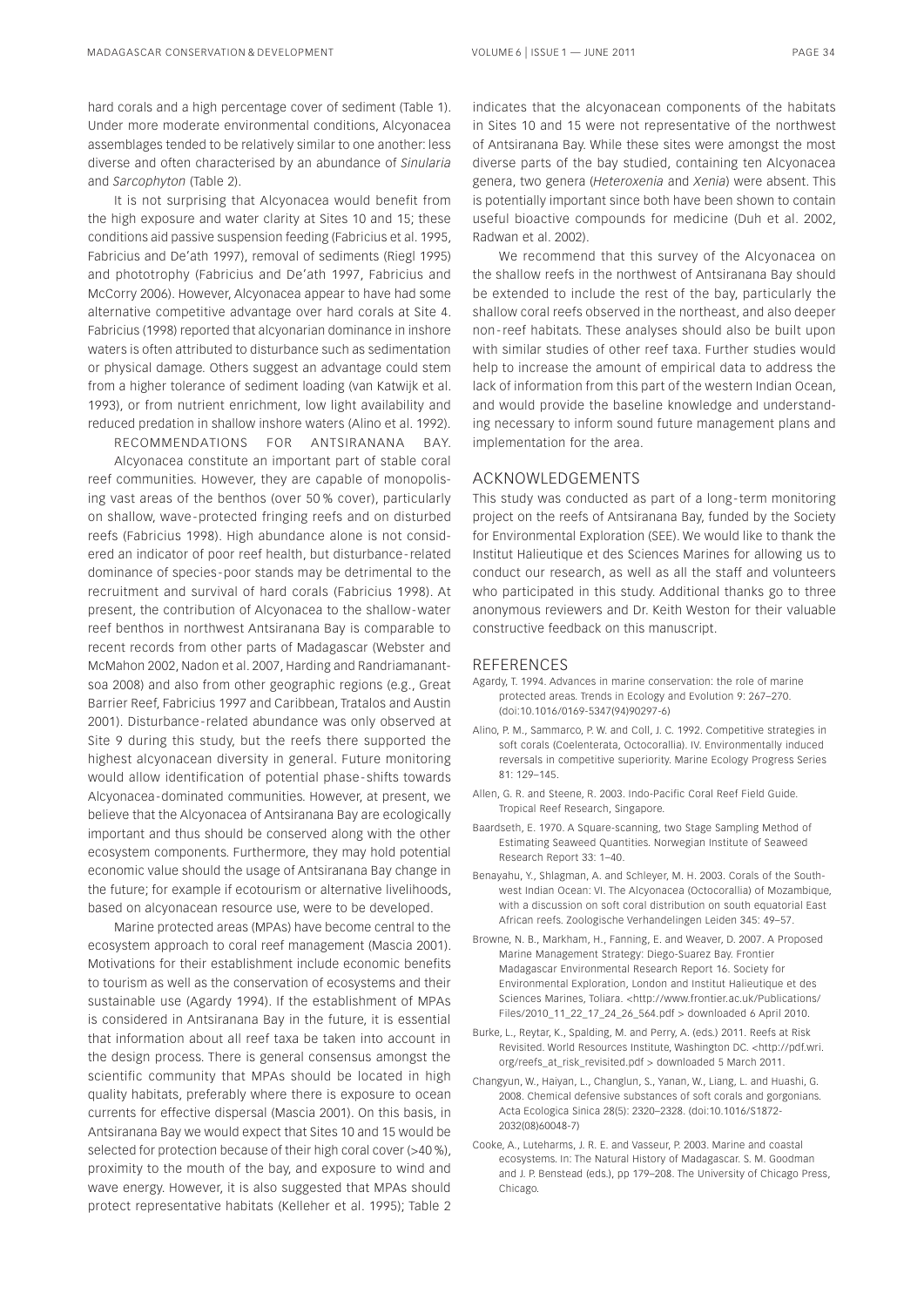- Cornell University. 2001. Commune level census. Ilo program of Cornell University in collaboration with INSTAT (the national statistical institute) and FOFIFA (the national center for agricultural research). <http://www.ilo.cornell.edu/ilo/data.html>
- Duh, C. Y., Chien, S. C. and Song, P. Y. 2002. New cadinene sesquiterpenoids from the Formosan soft coral *Xenia puerto-galerae*. Journal of Natural Products 65: 1853–1856. (doi:10.1021/np0203281)
- Dytham, C. 2005. Choosing and Using Statistics: A Biologist's Guide. 2nd Edition. Blackwell Publishing, Oxford.
- Fabricius, K. E. 1997. Soft coral abundance on the central Great Barrier Reef: effects of *Acanthaster planci*, space availability, and aspects of the physical environment. Coral Reefs 16: 159–167. (doi:10.1007/ s003380050070)
- Fabricius, K. E. 1998. Reef invasion by soft corals: which taxa and which habitats? In: Proceedings of the Australian Coral Reef Society 75th Anniversary Conference. J. G. Greenwood and N. J. Hall (eds.), pp 77–90. School of Marine Science, The University of Queensland, Brisbane.
- Fabricius, K. E. and De'ath, G. 1997. The effects of flow, depth and slope on cover of soft coral taxa and growth forms on Davies Reef, Great Barrier Reef. In: Proceedings of the 8th International Coral Reef Symposium Vol. 2. H. A. Lessios and I. G. Macintyre (eds.), pp 1071– 1076. Smithsonian Tropical Research Institute, Panama.
- Fabricius, K. E. and Alderslade, P. 2001. Soft Corals and Sea Fans: A Comprehensive Guide to the Tropical Shallow Water Genera of the Central-West Pacific, the Indian Ocean and the Red Sea. Australian Institute of Marine Science, Townsville.
- Fabricius, K. E. and McCorry, D. 2006. Changes in octocoral communities and benthic cover along a water quality gradient in the reefs of Hong Kong. Marine Pollution Bulletin 52: 22–33. (doi:10.1016/j.marpolbul.2005.08.004)
- Fabricius, K. E., Genin, A. and Benayahu, Y. 1995. Flow-dependent herbivory and growth in zooxanthellae-free soft corals. Limnology and Oceanography 40, 7: 1290–1301.
- Fowler, J., Cohen, L. and Jarvis, P. 1999. Practical Statistics for Field Biology. Second Edition. John Wiley & Sons, Chichester.
- Gosliner, T. M., Behrens, D. W. and Williams, G. C. 1996. Coral Reef Animals of the Indo-Pacific. Monterey Press, California.
- Harding, S. and Randriamanantsoa, B. 2008. Coral reef monitoring in marine reserves of northern Madagascar. In: Ten years after bleaching – facing the consequences of climate change in the Indian Ocean. CORDIO Status Report 2008. D. Obura, J. Tamelander and O. Linden (eds.), pp 93–106. CORDIO, Mombasa.
- Healy, T. and Harada, K. 1991. Definition and physical characteristics of the world's enclosed coastal seas. Marine Pollution Bulletin 23: 639–644. (doi:10.1016/0025-326X(91)90749-I)
- Hodgson, G., Kiene, W., Mihaly, J., Liebeler, J., Shuman, C. and Maun, L. 2004. Reef Check Instruction Manual: A Guide to Reef Check Coral Reef Monitoring. Reef Check, Institute of the Environment, UCLA, Los Angeles.
- Hoegh-Guldberg, O. 1999. Climate change, coral bleaching and the future of the world's coral reefs. Marine Freshwater Research 50: 839–866. (doi:10.1071/MF99078)
- Kelleher, G., Bleakley, C. and Wells, S. 1995. A Global Representative System of Marine Protected Areas. World Bank, Washington.
- Konishi, K. 1981. Alcyonarian spiculite: limestone of soft corals. In: Proceedings of the 4th International Coral Reef Symposium Vol. 1. E. D. Gomez, C. E. Birkeland, R. W. Buddemeier, R. E. Johannes, J. A. Marsh, Jr. and R. T. Tsuda (eds.), pp 643–649. Marine Sciences Center, University of the Philippines, Manila.
- Maida, M., Sammarco, P. W. and Coll, J.C. 1995. Effects of soft corals on scleractinian coral recruitment. I: Directional allelopathy and inhibition of settlement. Marine Ecology Progress Series 121: 191–202. (doi:10.3354/meps121191)
- Malyutin, A. N. 1992. Octocorallia from the Seychelles Islands with some ecological observations. In: Results of the USSR-USA expedition in marine biology to the Seychelles Islands. M. M. Littler and D. S. Littler (eds.). Atoll Research Bulletin No. 367, 3: 1–4.
- Markham, H. L. and Browne, N. K. 2007. Baseline survey protocol. In: Diving for Science 2007. N. W. Pollock and J. M. Godfrey (eds.), pp 13–22. Proceedings of the American Academy of Underwater Sciences 26<sup>th</sup> Symposium, Dauphin Island, AL.
- Mascia, M. B. 2001. Designing Effective Coral Reef Marine Protected Areas: A Synthesis Report Based on Presentations at the 9<sup>th</sup> International Coral Reef Symposium. World Commission on Protected Areas – Marine, World Conservation Union, Washington, D.C. <http://www. vidi.comyr.com/pilihan/PUSTAKA/Marine%20Protected%20Area/ Designing%20Effective%20MPA%27s%20IUCN%202001.pdf > downloaded on 12 March 2011.
- McKenna, S. A. 2003. The condition of coral reefs in northwest Madagascar. In: A Rapid Marine Biodiversity Assessment of the Coral Reefs of Northwest Madagascar. Bulletin of the Rapid Assessment Program 31. S. A. McKenna and G. R. Allen (eds.), pp 54–67. Conservation International, Washington, D.C.
- Nadon, M. O., Griffiths, D., Doherty, E. and Harris, A. 2007. The status of coral reefs in the remote region of Andavadoaka, southwest Madagascar. Western Indian Ocean Journal of Marine Science 6: 207–218.
- Pichon, M. 1978. Recherches sur les peuplements à dominance d'anthozoaires dans les récifs coralliens de Tuléar (Madagascar). Atoll Research Bulletin 222.
- Radwan, F. F. Y., Aboul-Dahab, H. M. and Burnett, J. W. 2002. Some toxicological characteristics of three venomous soft corals from the Red Sea. Comparative Biochemistry and Physiology Part C: Toxicology and Pharmacology 132: 25–35. (doi:10.1016/S1532-0456(02)00045-5)
- Riegl, B. 1995. Effects of sand deposition on scleractinian and alcyonacean corals. Marine Biology 121: 517–526. (doi:10.1007/BF00349461)
- Sjøtun, K. and Fredriksen, S. 1995. Growth allocation in *Laminaria hyperborea* (Laminariales, Phaeophyceae) in relation to age and wave exposure. Marine Ecology Progress Series 126: 213–222. (doi:10.3354/ meps126213)
- Sjøtun, K., Fredriksen, S. and Rueness, J. 1998. Effect of canopy biomass and wave exposure on growth in *Laminaria hyperborea* (Laminariaceae: Phaeophyta). European Journal of Phycology 33: 337–343. (doi: 10.1080/09670269810001736833)
- Trtalos, J. A. and Austin, T. J. 2001. Impacts of recreational SCUBA diving on coral communities of the Caribbean island of Grand Cayman. Biological Conservation 102: 67-75. (doi:10.1016/S0006-3207(01)00085- 4)
- Turak, E. 2003. Reef corals of northwest Madagascar. In: A Rapid Marine Biodiversity Assessment of the Coral Reefs of Northwest Madagascar. Bulletin of the Rapid Assessment Program 31. S. A. McKenna and G. R. Allen (eds.), pp 26–31. Conservation International, Washington, D.C.
- van Katwijk, M. M., Meier, N. F., van Loon, R., van Hove, E. M., Giesch, W. B. J. T., van der Velde, G. and den Hartog, C. 1993. Sabaki River sediment load and coral stress: correlation between sediments and the condition of the Malindi-Watamu reefs in Kenya (Indian Ocean). Marine Biology 117: 675–683.
- Verseveldt, J. 1969. Octocorallia from north-western Madagascar (Part I). Zoologische Verhandelingen Leiden 106: 1–38.
- Verseveldt, J. 1971. Octocorallia from north-western Madagascar (Part II). Zoologische Verhandelingen Leiden 117: 1–73.
- Verseveldt, J. 1980. A revision of the genus *Sinularia* (Octocorallia: Alcyonacea). Zoologische Verhandelingen Leiden 179: 1–128.
- Wabnitz, C., Taylor, M., Green, E. and Razak, T. 2003. From Ocean to Aquarium. UNEP-WCMC, Cambridge, UK.
- Webster, F. J. and McMahon, K. 2002. An assessment of coral reefs in northwest Madagascar. In: Coral Reef Degradation in the Indian Ocean: Status Report 2002. O. Linden, D. Souter, D. Wilhelmsson and D. Obura (eds.), pp 190–201. CORDIO, Kalmar.
- Windguru. 2010. <http://www.windguru.cz> accessed and data downloaded 2 June 2010.